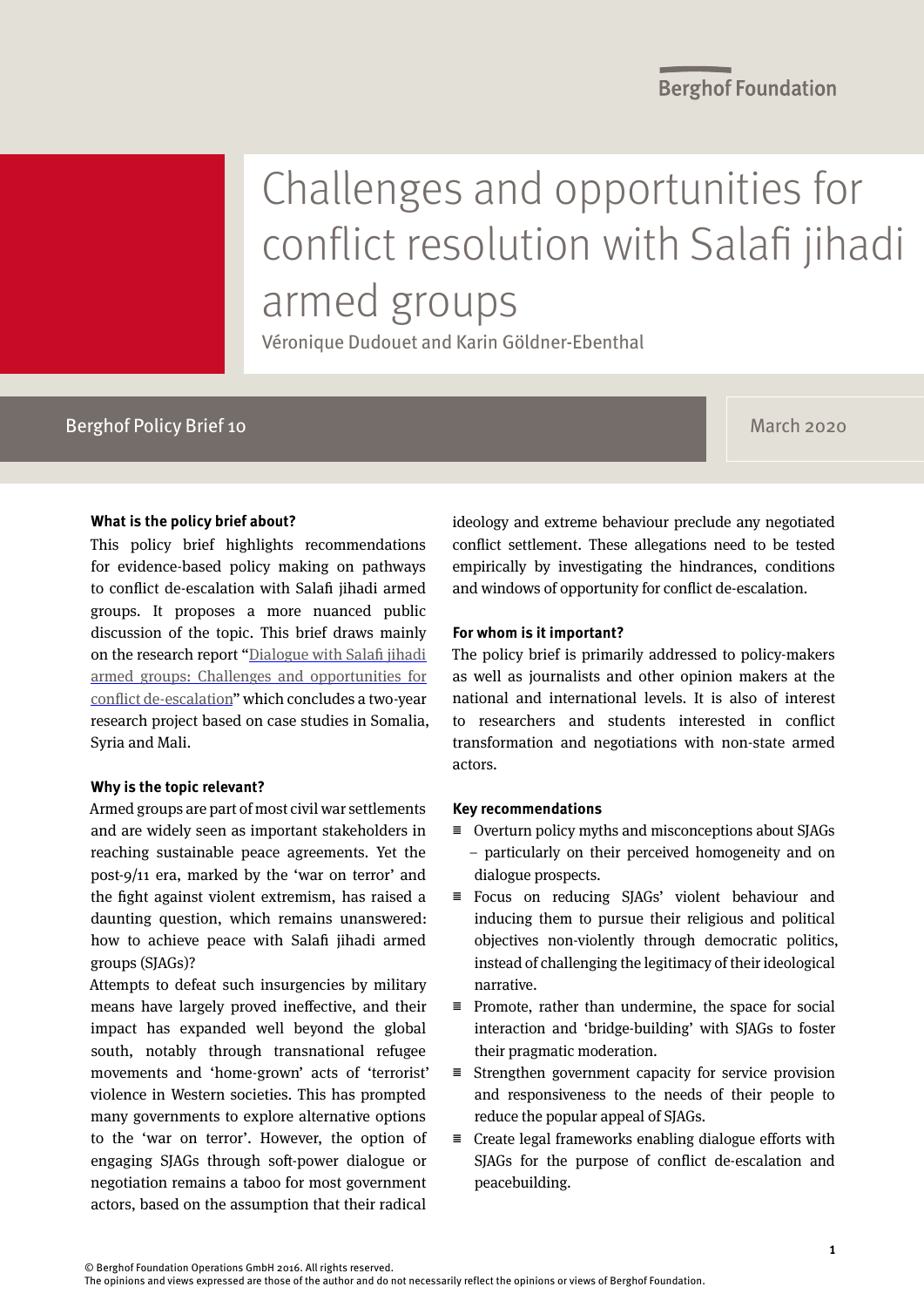# Content

# **1 Introduction**

## **2 Findings**

Internal dynamics and factors driving de-escalation

SJAGs: a distinct sub-type of non-state armed groups?

Taking stock of past experiences with third-party dialogue engagement

Key challenges to negotiations and impact of engagement on de-escalation pathways

Future prospects for conflict de-escalation

## **3 Key recommendations**

## **About the Authors**

**Véronique Dudouet** is Senior Advisor at Berghof Foundation. She coordinates various collaborative research projects on the role of non-state armed groups, social movements and international actors in conflict transformation processes. She also conducts regular consultancy research, policy advice, peer-topeer advice and training seminars for/with conflict and peacebuilding stakeholders. She has published two edited books and numerous publications in the fields of conflict transformation and nonviolent resistance. She holds an MA and a PhD in Conflict Resolution from the University of Bradford, UK.

**Karin Göldner-Ebenthal** is a Research Fellow and Project Manager at the Berghof Foundation, Berlin. Before joining the Berghof Foundation in 2015, she worked for the German Foreign Office, NATO, the Institute for European Politics, and Search for Common Ground. Karin has a Bachelor's in European Studies from the University of Osnabrück and a Master of Letters in Peace and Conflict Studies from the University of St Andrews. She has published on EU Multi-Track Diplomacy and has a special research interest in non-state armed groups.

### **Citation**

Dudouet, Véronique and Karin Göldner-Ebenthal 2020. Challenges and opportunities for conflict resolution with Salafi jihadi armed groups. Berghof Policy Brief 10. Berlin: Berghof Foundation Operations. [http://](https://www.berghof-foundation.org/publications/policy-briefs/) [www.berghof-foundation.org/publications/policy-briefs/](https://www.berghof-foundation.org/publications/policy-briefs/) 

**The** project and its reports were made possible by funding from the Deutsche Stiftung Friedensforschung.



Friedensforschung Cher carso a ratio tor-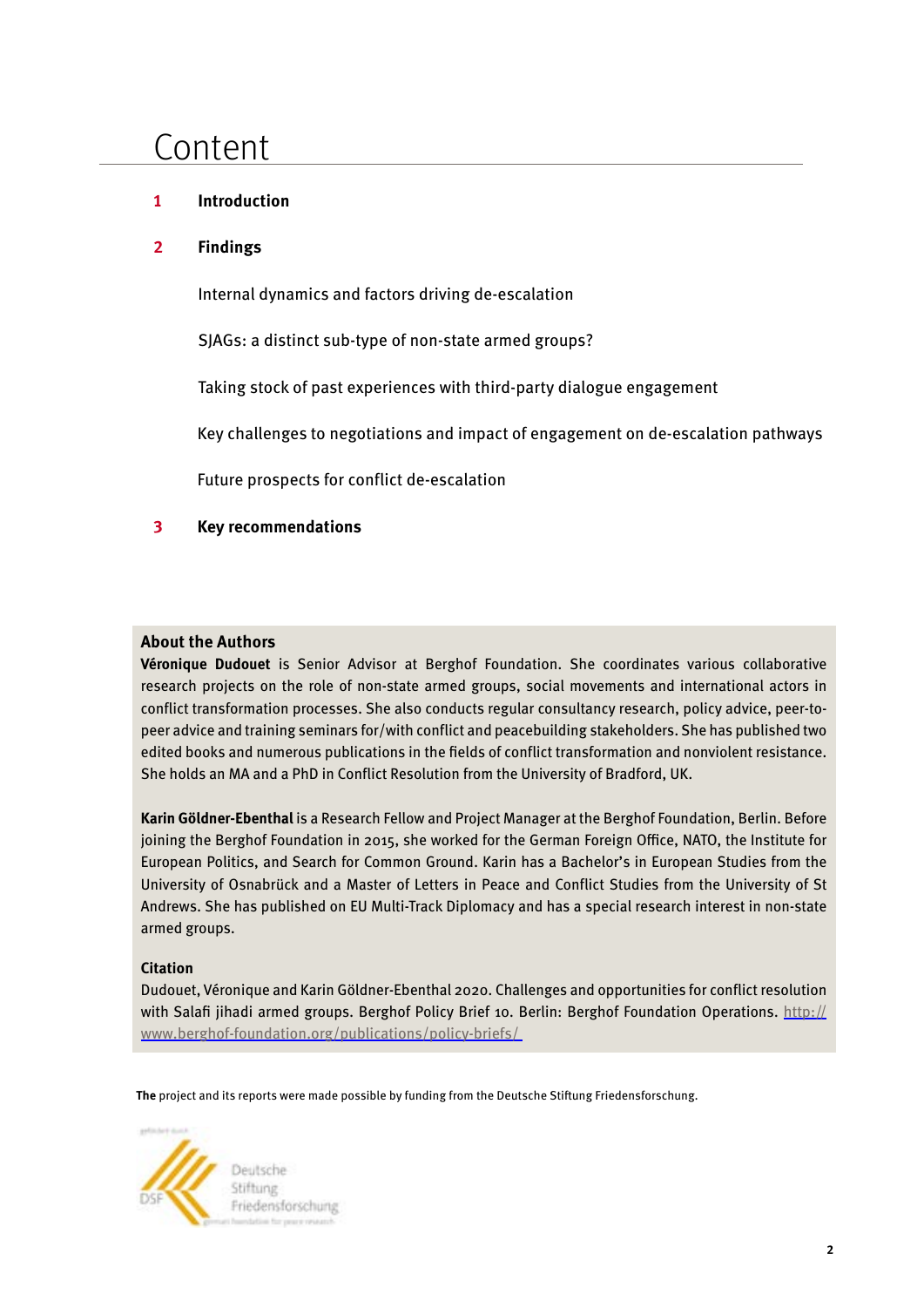# 1 Introduction

In some of the most intense ongoing armed conflicts (Syria, Iraq, Afghanistan, Somalia and Nigeria, to name a few), violent state challengers are characterised by their radical religious beliefs rooted in Salafi-based Islamism. To better understand possible pathways to violence de-escalation or conflict transformation in such contexts, one needs to analyse the behavioural, ideological and organisational patterns of Salafi jihadi armed groups (SJAGs).

There are many recurrent assumptions around SJAGs, which dominate both policy and academic discourses, depicting them as transnational network-based entities that are detached from local societies, pursue irrational, non-negotiable goals, and employ extreme and egregious modes of action – openly committing atrocity crimes as a core part of their strategy. In the face of such insurgencies, governments and global counter-terrorist coalitions have prioritised violent counter-insurgency through military means, combined with measures to prevent violent extremism by seeking to reduce the appeal of SJAGs and undermine their recruitment strategies. Yet so far, these approaches have failed to end violence or to achieve a military defeat of these groups, prompting policy-makers and analysts to explore alternative strategies, including soft-power dialogue engagement such as peace negotiations. In light of this recent development, there is a need to interrogate past practices and future options for negotiated settlements with SJAGs. What do we know about the (de-)escalation trajectories of SJAGs? How do these compare with those of other non-state armed groups (NSAGs)? What role does dialogue engagement play in their behavioural dynamics? What are the specific challenges of dialogue and negotiation, and how might these be mitigated?

In order to address these questions, we embarked on a two-year research project, with funding from the German Foundation for Peace Research (DSF). We gathered and compared empirical evidence from three primary case studies in Syria (Ahrar al-Sham), Somalia (al-Shabaab) and Mali (Ansar Dine), and additional desk-based cases in Egypt, Algeria and Afghanistan. Our primary method of data collection consisted of 118 semi-structured interviews with local scholars, political or security analysts, mediation and humanitarian practitioners, individuals with close ties to the movements under study, and in one case an active member. In addition to fieldwork in the three primary case study contexts or neighbouring states (Turkey, Kenya, Mauritania), interviews were carried out in Europe and the USA with academic experts on conflict resolution and Islamist-based violence, as well as with representatives from mediation and humanitarian organisations with a track record of dialogue engagement with SJAGs. This brief synthesises the findings compiled in case study report and a more comprehensive research report (see below, References and further readings).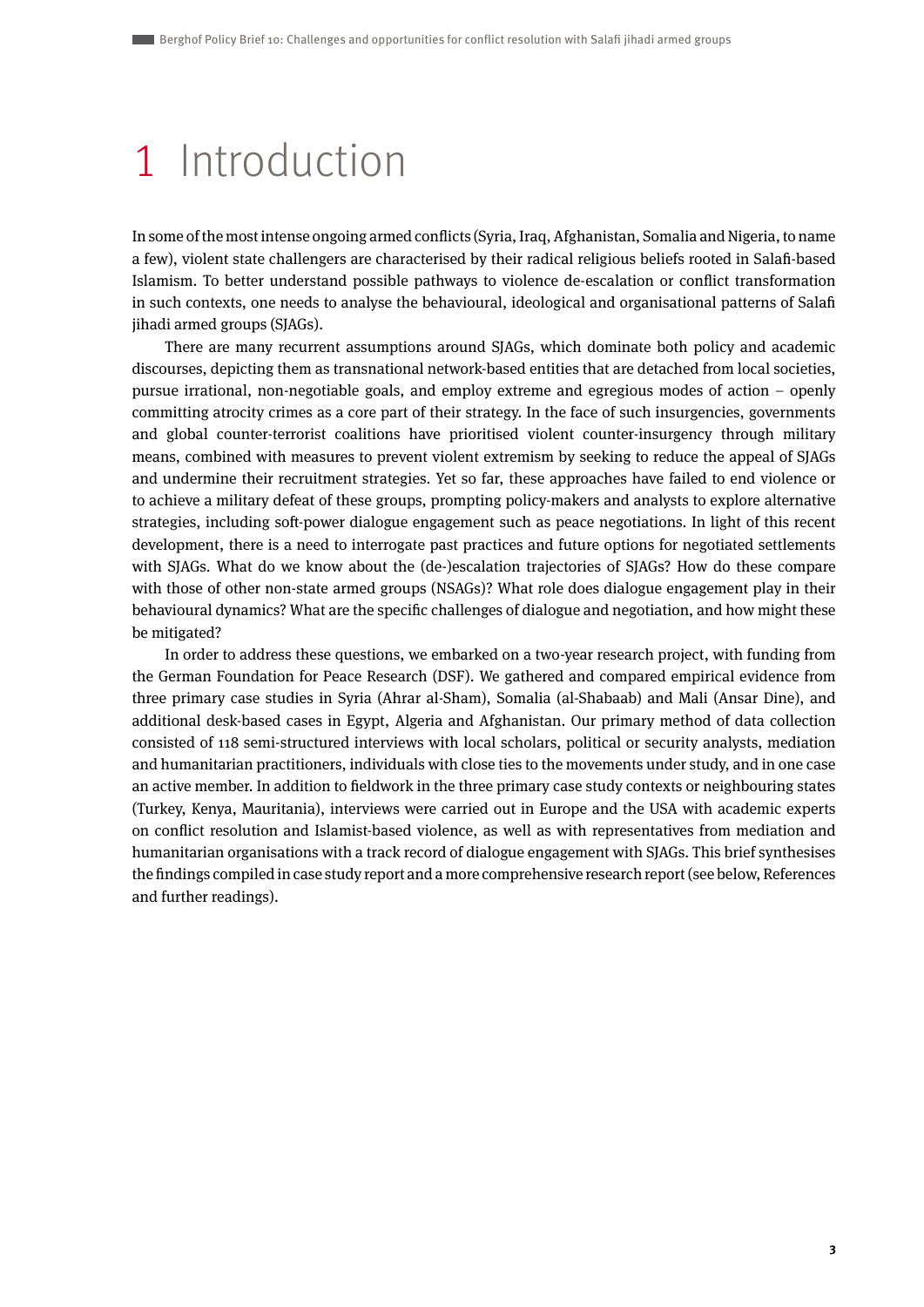# 2 Findings

#### **Internal dynamics and factors driving de-escalation**

Due to their labelling as 'violent extremists', it is commonly assumed that SJAGs need to undergo ideological de-radicalisation as a precondition for violence mitigation or conflict resolution. Our research aimed to critically assess this claim by uncovering the causal mechanisms influencing the (de-)escalation patterns in conflicts involving SJAGs. For each group under study, we identified several 'critical junctures' or strategic shifts leading to major behavioural change, and analysed the intra-group and external factors influencing these trajectories. For example, in many instances SJAGs appeared to be **responsive to societal preferences** among populations under their control, which indicates that these groups do not operate in isolation from their local context, and these societal relationships can induce conflict de-escalation. Indeed, popular pressure from SJAGs' local constituencies or broader society was identified as a significant factor of change, especially in contexts where SJAGs conduct governance activities and exert territorial control. Social relations and responsiveness encourage pragmatic attitudes and behavioural choices – e.g. in the interpretation and application of Sharia law or in attitudes towards dialogue and negotiation – in order to garner or maintain popular support.

Concerning intra-group dynamics, we found that **power relations within the leadership** influence behavioural change as well. However, it remains unclear whether de-escalation is more likely under a strong and united leadership, or in situations of power struggle between militarists/ideologues and pragmatists. With regard to ideological factors, across our sample of primary and secondary cases, we found no instances of decisive de-radicalisation in these groups' overarching beliefs. Indeed, no major change was observed in their core goals to build an Islamic state based on the Salafi interpretation of Islam. Instead, the most notable shift seems to occur in the **de-legitimation of violent means** to pursue the group's ideological project, prompted by leaders' re-assessments of the means and ends of jihad in light of an evolving external environment.

#### **SJAGs: a distinct sub-type of non-state armed groups?**

The research report highlights that SJAGs cannot be treated as a cohesive, homogeneous category of actors, and in fact, we identified more differences between the groups under study than between them and other (e.g. secular) NSAGs. Consequently, we found no evidence to support policy discourses that 'exceptionalise' armed groups affiliated or sympathetic to IS or al-Qaeda franchises, or that treat them as uniform entities. These hypotheses do not seem to match reality. The groups under study were found to share many features with other armed opposition groups around the world in terms of their seemingly uncompromising and dogmatic ideologies or their transnational elements – including foreign patrons and foreign fighters.

One substantial difference between SJAGs and other NSAGs may be the level of **social pressure that they face within the international Salafi jihadi scene,** which seriously impedes their opportunities to articulate and promote a shift towards peaceful settlement without losing credibility among their peers and competitors. Narratives such as the 'slippery slope' warn against political engagement, perceiving it to lead inevitably to a divergence from the 'true' path. SJAGs thus remain highly dependent upon the approval of their peers and the religious rulings of external figures. Inter-group competition and social control can strengthen dogmatic voices and promote the continuation of violence to retain relevance, credibility, funding and attraction for fighters. In fact, SJAGs have to administer to a double – and not necessarily overlapping – set of constituencies: their (national and internationalised) Salafi jihadi supporters and the local people who support them for political reasons (e.g. their nationalist agenda) or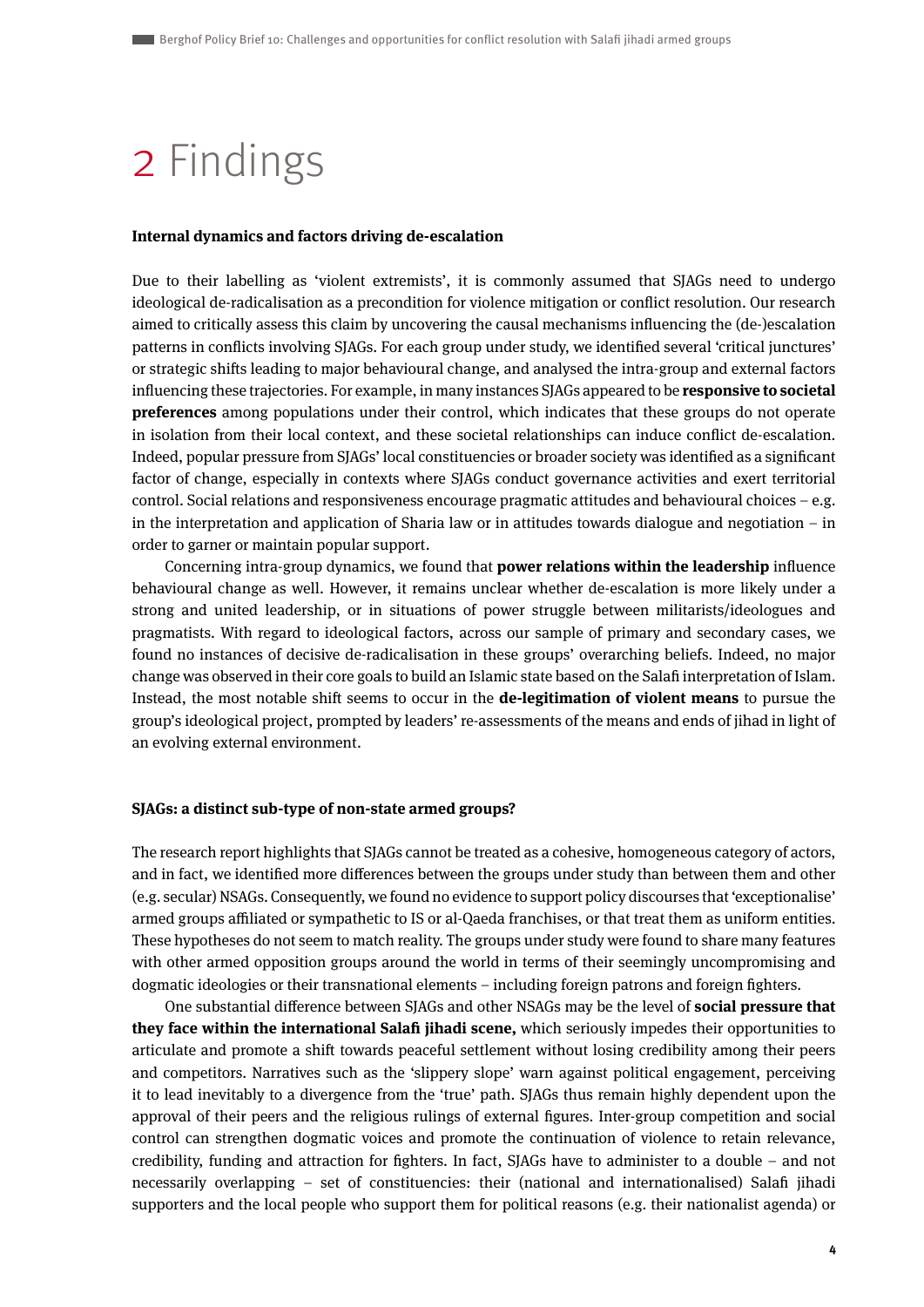socio-economic reasons (i.e. their mobilisation against marginalisation). If these constituents' demands are at cross-purposes, it can affect the dynamics within the group. Accordingly, SJAGs might be more prone than other NSAGs to face internal splits if there is direct competition from a more radical Islamist rival or if the interests of their constituencies collide.

#### **Taking stock of past experiences with third-party dialogue engagement**

In spite of the policy imperative 'we will not talk to terrorists with blood on their hands' heard from local government representatives and foreign diplomats alike, our research documented multiple instances of dialogue and negotiation involving SJAGs for a wide range of humanitarian, security/strategic or political purposes.

Across all case studies, **humanitarian actors were at the frontline of engagement** with SJAGs, their aim being to negotiate access and assistance to war-affected populations, prisoner exchange schemes or local ceasefire deals. Dialogue attempts also served the function of **information gathering**, for instance for intelligence purposes or to understand what drives these insurgency groups and their members, and what factors might be conductive to de-escalation. In Somalia, engagement also took the form of targeted **defection schemes** to incentivise individual disengagement from al-Shabaab; however, these programmes have increased scepticism and suspicion among the group's leadership towards any kind of dialogue attempts by outsiders. **Religious encounters** that seek to engage on and question SJAGs' interpretation of Islamic jurisprudence and ideology have not proven effective so far either. As reported by interviewees, the groups' limited religious literacy and their lack of experienced scholars made in-depth religious discussions generally difficult. Conflict resolution INGOs and **professional mediators** also sought out dialogue engagement with SJAGs to explore the feasibility of negotiations, often mandated by European or North American governments who were interested in exploring soft-power options while avoiding being seen talking with publicly shunned SJAGs. Tentative efforts to reach out to these groups through discreet dialogue channels in Somalia and Mali ultimately failed, either because the groups pulled out of the conversation or because international actors engaged in counter-insurgency operations discredited these efforts.

The entry points for these engagements were predominantly bottom-up, through SJAGs' constant interactions with the population in the context of their 'rebel governance' activities and through intermediation by local bridgebuilders. Accordingly, a common trait across all case studies was the key role of community-based individuals relying on their expertise, trust, personality, kinship or personal history to initiate communication channels. Examples of such **societal bridge-builders** included tribal, traditional or religious figures, business professionals, local NGOs, or relatives of SJAG members. Tribes and clans can function as a cross-cutting identity marker and thus foster forms of cooperation between combatants and the wider society. At the other end of the spectrum, we also came across a few examples of **formal negotiations initiated from the top**, including (aborted) peace talks between Ansar Dine leaders and Malian government delegates in Ouagadougou (2012), and several instances of participation by Ahrar al-Sham in international negotiations over the future of Syria, notably in Riyadh (2015) and Astana (2017). This latter group even had a functioning political office in Turkey that provided official diplomatic access to the outside world.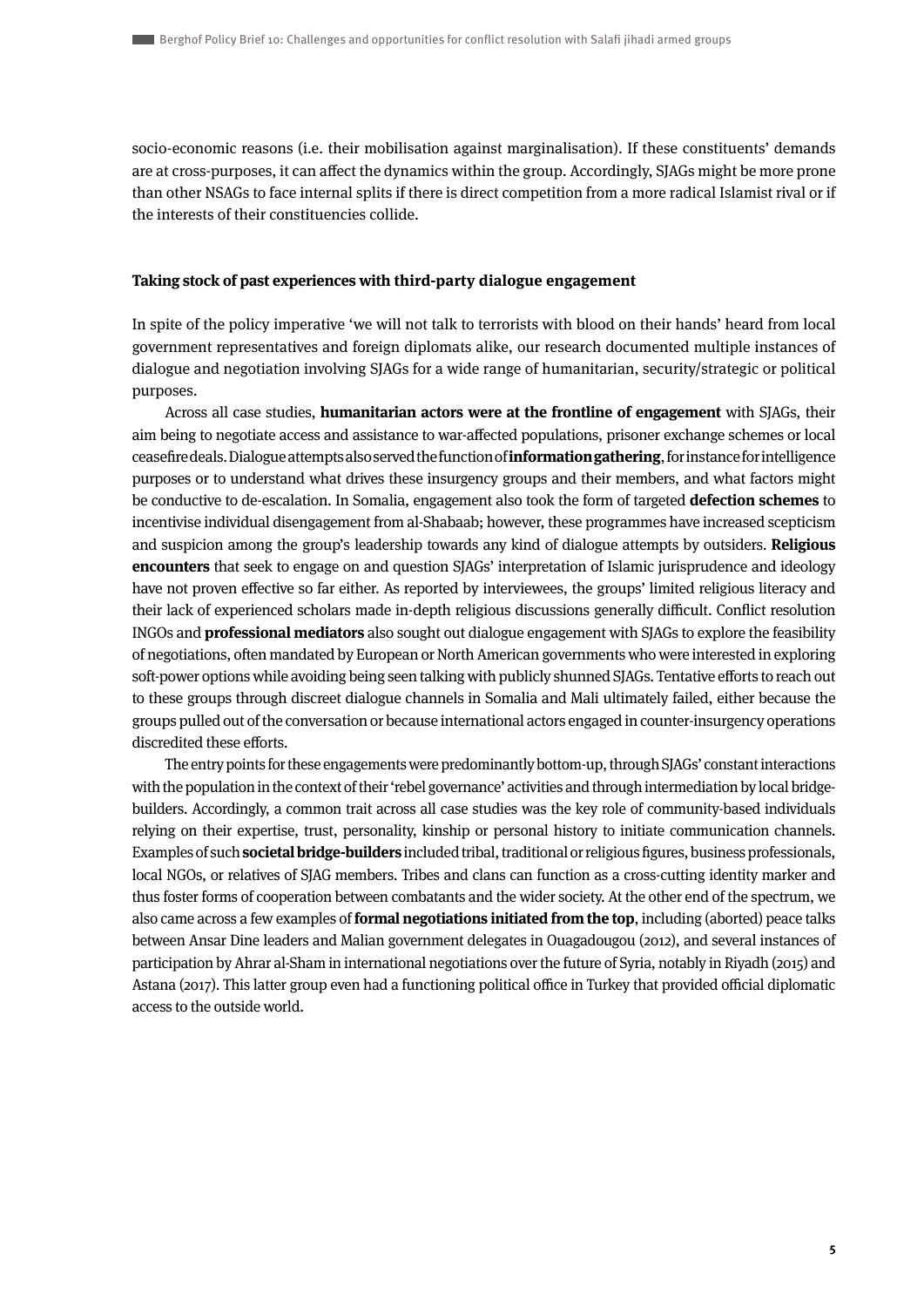#### **Key challenges to negotiations and impact of engagement on de-escalation pathways**

There are significant challenges for dialogue engagement for purposes of peace negotiations with SJAGs, starting with the ideological features of these groups. SJAGs need to **formulate concrete and negotiable political aims** and show their readiness to abide by international human rights standards, which can be antithetical to the model of state and society promoted by such actors in terms of individual freedoms and especially the rights of women and minorities. On the other side, many challenges arise for the governments concerned, especially when the **states opposed by SJAGs lack a cohesive approach** to conflict mitigation and appear to have weak social or political legitimacy. Furthermore, **governments tend to frame SJAGs as terrorists**, which underplays the political nature and home-grown roots of these insurgencies, deters the search for political solutions, and intensifies polarisation and binary 'with us or against us' narratives. In turn, these dynamics reinforce the lack of appetite for dialogue engagement among state actors, who risk facing public backlash once they decide to open a negotiation track. A similar logic applies to international actors faced with the challenge of justifying engagement with SJAGs – seen as the enemies of Western civilisation – to their own publics. Unfavourable conditions within and outside the group thus hinder dialogue engagement by/with SJAGs.

What, then, is the overall role of soft-power third-party engagement in promoting these groups' interest in dialogue and, down the line, in a negotiated conflict settlement? We argue that the recognition by SJAGs of political negotiations as the primary strategic option should not be treated as a precondition for engagement, since **dialogue engagement itself may help to pull SJAGs into the logic of negotiations**, or, in other words, to enhance their 'negotiability' (Lustenberger 2012). Our research findings indicated that interactions with societal bridge-builders and other external voices can support internal dialogue within these groups, which may in turn affect the organisational balance between pragmatic and hardliner factions. Individual or collective engagement can also promote the politicisation of SJAGs, understood as their increased political capacity and experience, the clarification of their political objectives, and their growing interest in exploring options to pursue their goals politically and peacefully in a democratic environment. Dialogue may also lead to ideological reconsiderations – as illustrated by the de-radicalisation of the group Gama'a al-Islamiya in Egypt in the early 2000s, which demonstrates that interactions with civil society activists can prompt SJAGs to review and revise their objectives and ideological underpinnings. However, untimely negotiations or ill-conceived dialogue attempts with their individual members can backfire on the organisational cohesion of the group and ultimately lead to more uncompromising attitudes. Dialogue engagements with SJAGs should therefore carefully avoid promoting a splintering by hardliner factions, which would lead to escalatory dynamics rather than the intended de-escalation.

#### **Future prospects for conflict de-escalation**

Our research identified two main plausible de-escalation scenarios for SJAGs based on interviews across the three case studies: comprehensive incapacitation and adaptation through negotiation. **Incapacitation** refers to SJAGs' demilitarisation and demobilisation caused by a lack of capacity rather than a shift in ideological conviction. In Syria, Ahrar al-Sham became essentially incapacitated after February 2019, although this pathway was mainly pushed through by rebel competition, not by state repression – the group was outflanked by a more radical Salafi jihadi competitor. In Mali and Somalia, by contrast, there is considerable scepticism regarding the combined capacity of government forces and international allies to destroy SJAGs militarily. Comprehensive incapacitation therefore also encompasses constructive efforts to render these groups irrelevant: by addressing the root causes of the conflict through good governance, service delivery and other measures to address the basic grievances of the population in deprived areas where SJAGs flourish, governments may cause them to lose the bases from which they mobilise and recruit members and supporters. This long-term strategy requires sufficient capacity on the part of state institutions to significantly change socio-economic conditions on the ground.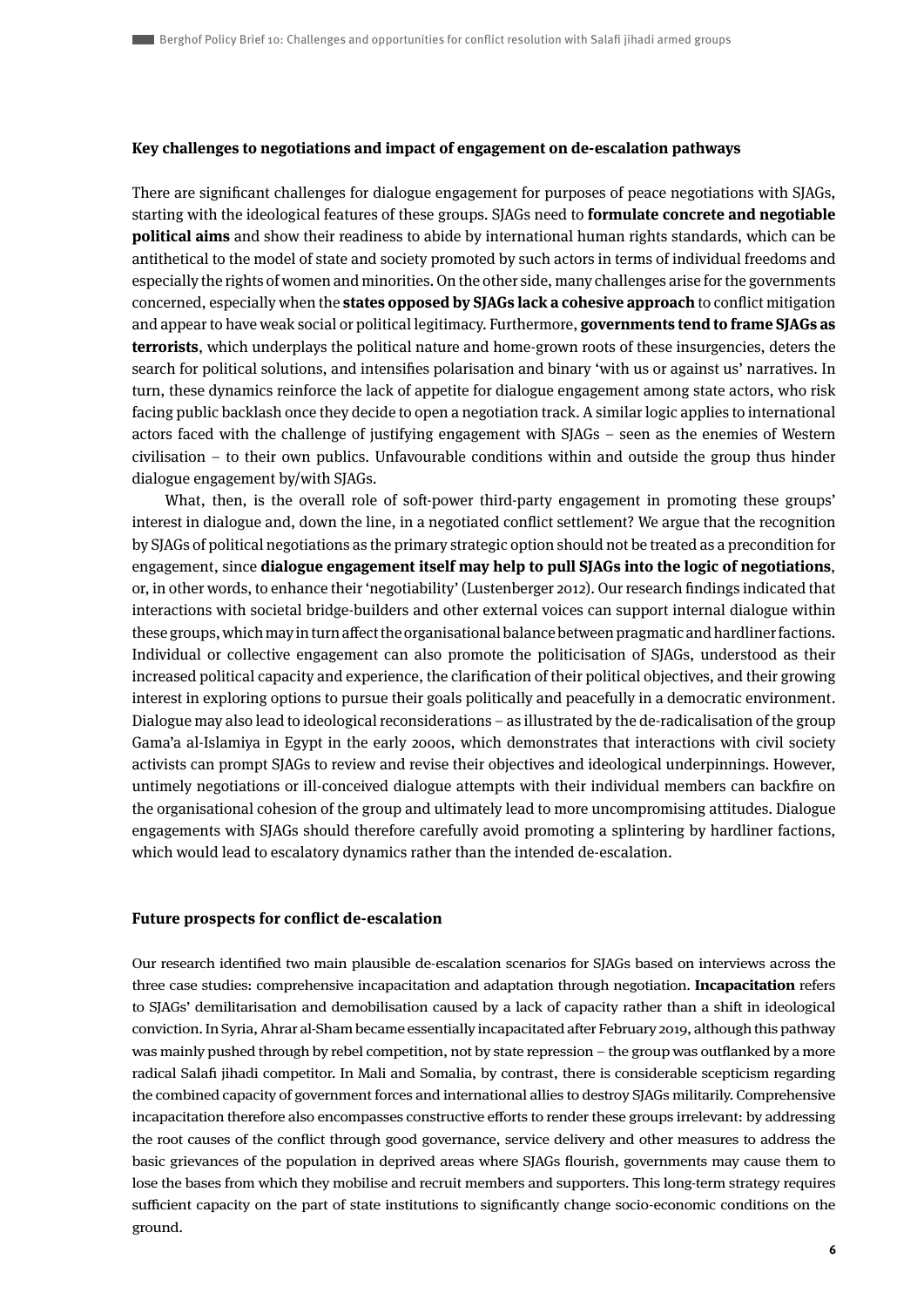On the other hand, **adaptation** refers to a group's strategic decision to give up violent tactics, while keeping its ideology intact and retaining organisational capacity to conduct armed operations. Many interviewees gave strong credence to this scenario for the cases of Somalia and Mali, while some went further by expressing their preference for formal negotiations through a peace process in the hope that the groups would eventually dismantle their armed wing and enter some form of power-sharing agreement. The necessity of political negotiations is increasingly voiced openly in both countries. Yet, as we have pointed out above, the perceived 'exceptionalism' of SJAGs has so far remained a barrier to initiating concrete steps towards engagement, and there is no consensus on the conflicts' 'ripeness' for a negotiated solution. As was pointed out by interviewees, including a former member of Ahrar al-Sham in Syria, the prospects for a political agreement with the Taliban in Afghanistan could provide a breakthrough for other conflicts involving SJAGs. Despite the many challenges that negotiations would entail, the budding Afghan peace process shows that negotiations with Islamist armed groups are not insurmountable if the right internal factors and a conducive environment are in place.

# 3 Key recommendations

In conclusion, and based on our research findings, we offer the following concrete recommendations to actors involved in conflicts with SJAGs – including national governments, international policymakers, and mediation professionals – in order to enhance the prospect of peaceful political settlement.

### **Promoting the factors of ideological and behavioural de-escalation:**

- $\equiv$  Focus on reducing SJAGs' violent behaviour and inducing them to pursue their religious and political objectives non-violently through democratic politics, instead of challenging the legitimacy of their ideological narrative: Based on our findings on the factors influencing the de-escalation pathways of SJAGs, the role of ideology often tends to be over-emphasised by media and policy discourses. Rather than focusing on the de-radicalisation of 'violent extremists', government actors should seek to strengthen the inclusiveness of the political system in order to create incentives for peaceful participation and hence induce or support the gradual politicisation of SJAGs.
- $\equiv$  Promote, rather than undermine, the space for societal bridge-building: civil society connectors with access to SJAGs – such as religious, business or social leaders – are often targets of military operations due to their alleged proximity to violent extremists. This is counter-productive as it increases local resistance to (governmental or foreign) military interventions, and reduces the space for social interaction. Instead, government actors should protect and enhance the space and capacity for civil society actors to engage with, and influence, SJAGs, since our findings suggest that these groups are more responsive to public preferences than is often credited, and that increased interactions with society can foster their pragmatic moderation.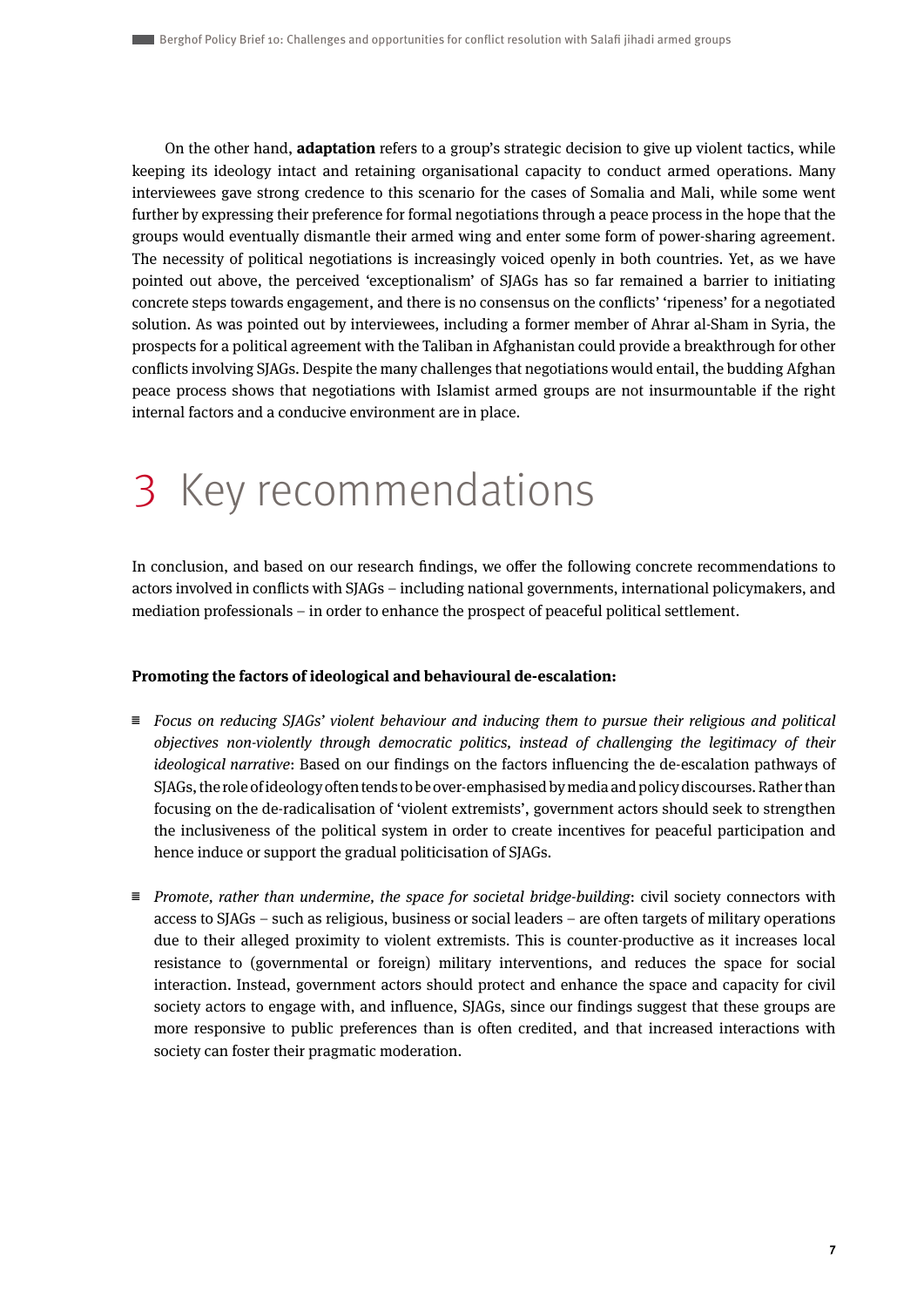### **Fostering an enabling environment for dialogue:**

- $\equiv$  Strengthen government capacity for service provision and responsiveness to the needs of their people. The socio-political agenda articulated by SJAGs often rests on claims of state inefficiency and/or illegitimacy which resonate with marginalised segments of the population. Strengthening access to basic services, a fair and efficient justice system, or adherence to principles of good governance can reduce these groups' popular appeal.
- $\equiv$  Create legal frameworks enabling dialogue efforts with SJAGs for the purpose of conflict de-escalation and peacebuilding. Where governments are unwilling or unable to explore, attempt or pursue dialogue engagement with SJAGs by themselves, (I)NGOs need a safe space to conduct exploratory talks with these groups. Hence it is crucial to refine international and national anti-terror laws to de-criminalise dialogue engagement with proscribed actors for peacebuilding ends.
- $\equiv$  Overturn policy myths and misconceptions about SJAGs particularly on their perceived homogeneity and on dialogue prospects. Given the huge diversity of actors commonly labelled as Salafi jihadi armed groups, and the various common traits which they share with secular armed groups, media and policy discourses should avoid using over-simplifying language which exceptionalises these groups or ignores local realities and context specificities. While peace negotiation is not a panacea, it should also not be excluded a priori based on the assumed features of SJAGs. In fact, many instances of dialogue encounters have occurred in the past, even though most have failed to develop into sustained negotiations so far. Furthermore, exploratory surveys indicate that Western public opinion might be less opposed to dialogue with SJAGs than is often assumed (Conciliation Resources 2017); this topic merits further investigation and research investment, as it might convince the respective governments that exploring pathways to dialogue might not only be a cost-efficient but also a socially legitimate option.

### **Preparing for negotiations:**

- $\equiv$  Be wary of the global Salafi-jihadi scene and adopt a Do-No-Harm approach while exploring entry points for dialogue. When designing strategies for engagement through the splintering of a group or isolating its hardliners, third-party actors should have in-depth knowledge on the internal power dynamics at play, otherwise such attempts can backfire by inciting violent escalation or fostering mistrust among the leadership. Between bottom-up and top-down strategies, a 'middle-out' strategy focusing on key actors who can both influence moderate and hardliner factions might mitigate the risk of inadvertent straining of group cohesion.
- $\equiv$  During dialogue engagement with SJAGs, consider early on the potential impact of the group's demands on society's most vulnerable groups. When dialogue enters a more formalised stage, it becomes imperative to protect the rights of minorities and women – who are often undermined by Salafi ideology – and to ensure that the peace process is inclusive, by granting a meaningful voice to socially marginalised groups.